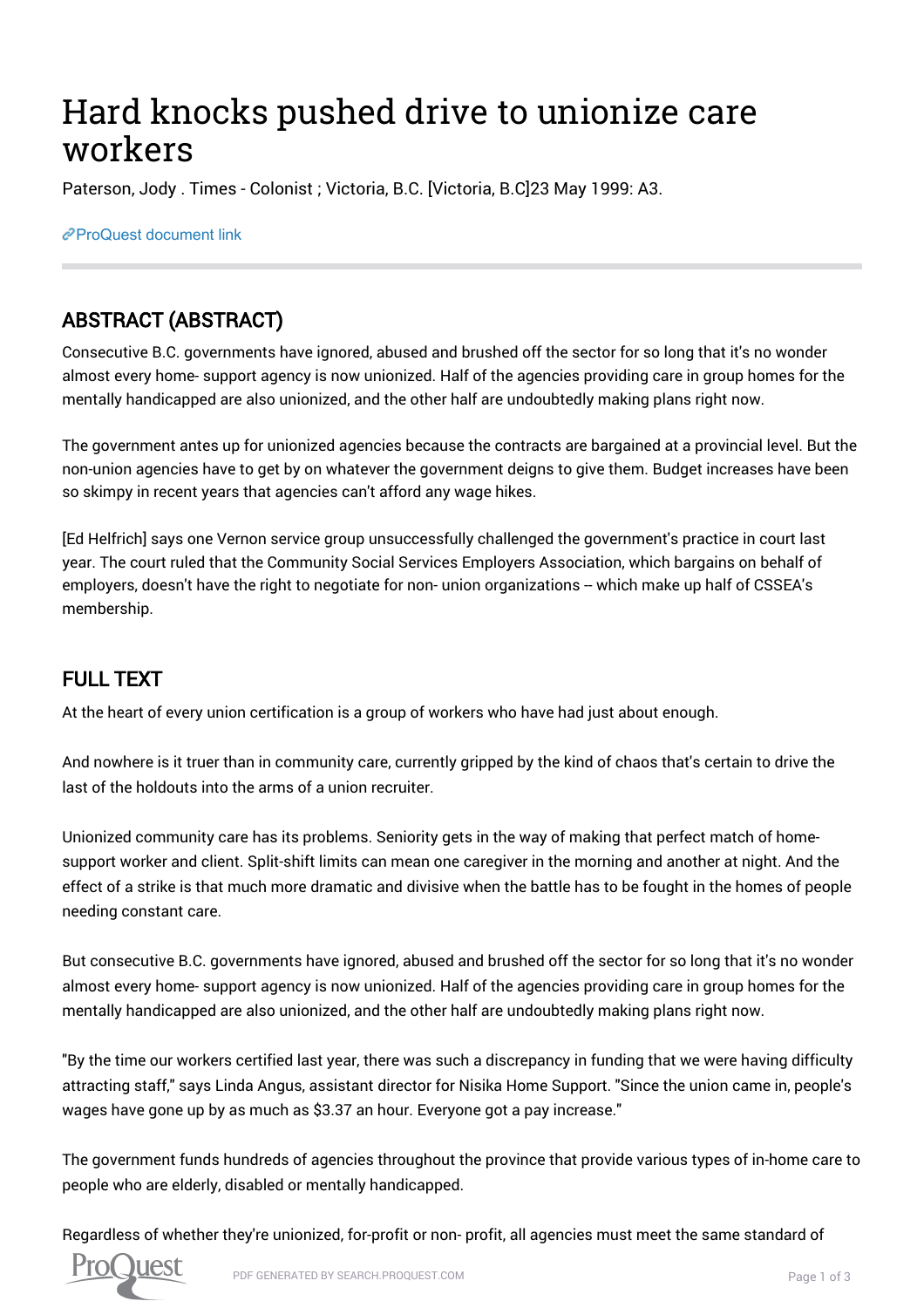care. The system doesn't allow clients to switch caregivers easily, so consistency from agency to agency is essential.

Given that, two similarly trained workers doing identical jobs at different agencies could presumably expect similar pay. But the government instead has a long history of funding unionized agencies at a higher rate while leaving non-union agencies to scrape by for yet another year with no money for a pay increase.

"The inequities between union and non-union continue to worsen," says Ed Helfrich, head of the B.C. Association for Private Care. "The non-union agencies haven't seen any increases since 1995. But if they were to unionize tomorrow, the government would give them more money."

The government antes up for unionized agencies because the contracts are bargained at a provincial level. But the non-union agencies have to get by on whatever the government deigns to give them. Budget increases have been so skimpy in recent years that agencies can't afford any wage hikes.

Helfrich says one Vernon service group unsuccessfully challenged the government's practice in court last year. The court ruled that the Community Social Services Employers Association, which bargains on behalf of employers, doesn't have the right to negotiate for non- union organizations -- which make up half of CSSEA's membership.

Layered on top of all that is a longstanding quarrel over different rates of pay in two government ministries, an issue that's fomenting rebellion even among unionized agencies.

The emotional three-week-old strike by 10,000 workers in the social-services sector is largely fuelled by years of empty promises to address inequities of as much as \$8 an hour between agencies that contract with the Health Ministry versus Children and Families.

"That's what brought four unions together at one bargaining table this time. We're all sitting at the table fighting for one cause," says Hospital Employees Union strike committee member Jennifer Neely. "We've all been promised and promised and promised, and now we want it."

Employees are also fighting for successorship, which comes down to the right to keep your job and your wage rate even if the ever- fickle government switches contractors, as happened at a Nanaimo agency this year where all staff was subsequently laid off.

That issue isn't just important to workers, but to clients, some of whom have been with the same workers for years. Caregivers have put up with poor pay and uncertain working conditions for years, naively thinking that the government really meant it when it kept on saying "Next time." But the push clearly doesn't register unless it comes from the strong hand of B.C.'s big unions.

#### DETAILS

| <b>Publication title:</b> | Times - Colonist; Victoria, B.C. |
|---------------------------|----------------------------------|
| Pages:                    | A3                               |